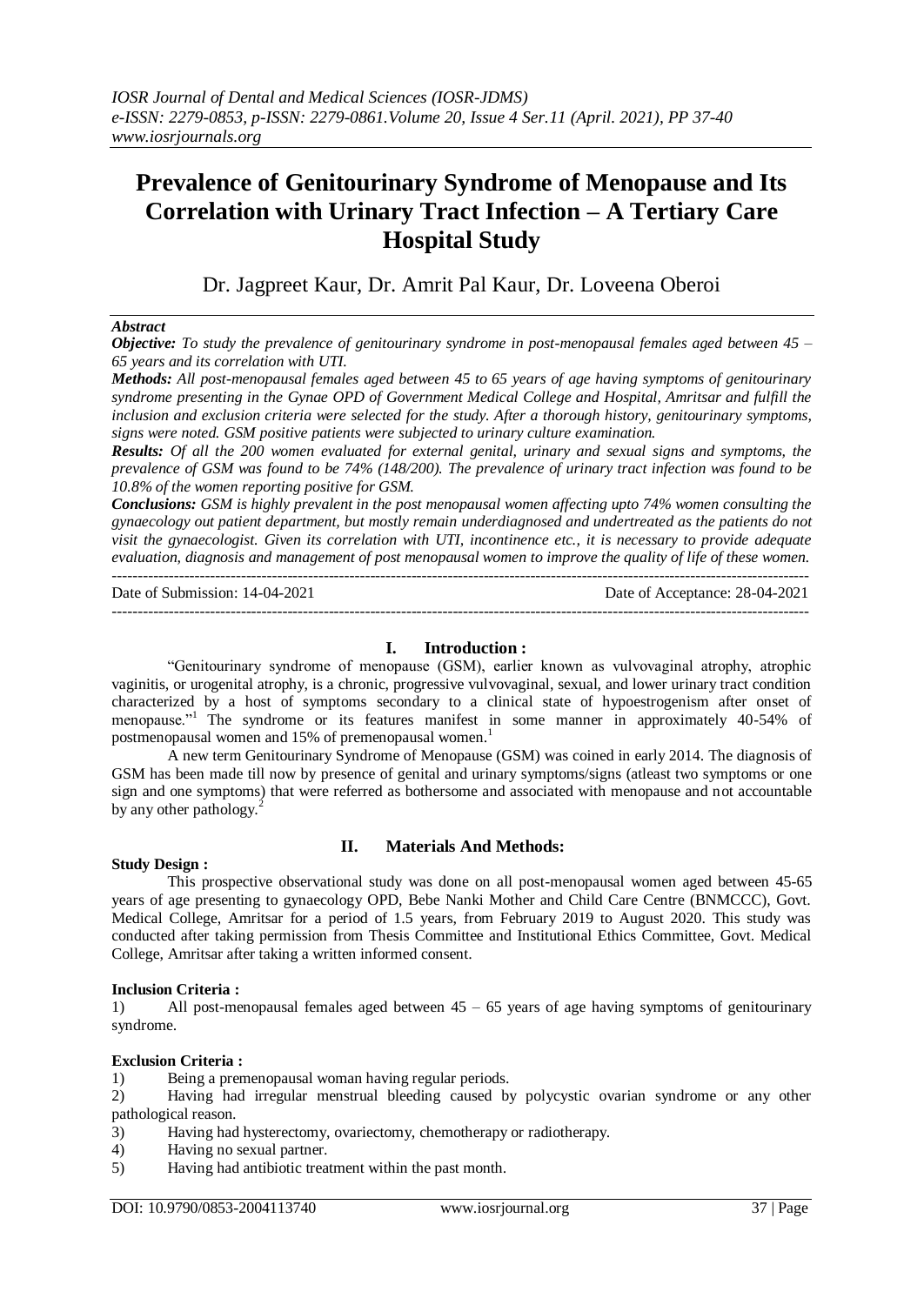- 6) Having had oestrogen or progesterone hormone therapy within the past 6 months.
- 7) Having a serious organic disease.
- 8) Premature menopause.
- 9) Having a serious cognitive disorder.

## **III. Methodology:**

All post-menopausal females aged between 45 to 65 years of age having symptoms of genitourinary syndrome presenting in the Gynae OPD fulfilling the inclusion and exclusion criteria were selected for the study. Patients were explained regarding the nature of the study and written informed consent was taken. After a thorough history, Clinical examination, women with atleast two genital and/or urinary symptoms or one symptom and one sign that were bothersome and were associated with menopause and not accountable by any other pathology were taken as suffering from genito urinary syndrome (GSM).

Patients who were diagnosed with GSM were subjected to urinary culture examination.

**IV. Observations: TABLE 1: AGE WISE DISTRIBUTION OF WOMEN**

| Age group (years) | Total no. of cases |        |  |
|-------------------|--------------------|--------|--|
|                   | No.                | %age   |  |
| $45 - 50$         | 32                 | 16.00  |  |
| 51-55             | 48                 | 24.00  |  |
| 56-60             | 50                 | 25.00  |  |
| 61-65             | 70                 | 35.00  |  |
| Total             | 200                | 100.00 |  |
| Mean age          | $56.16 \pm 5.27$   |        |  |



Mean age of menopause was  $47.73 \pm 2.62$  years.

#### **TABLE 2: DISTRIBUTION OF WOMEN ACCORDING TO EXTERNAL GENITAL SIGNS AND SYMPTOMS**

| ,,,,,,,,,,,,,,,,,,                    |                |       |  |
|---------------------------------------|----------------|-------|--|
| External genital signs and symptoms   | No.            | %age  |  |
| Leucorrhoea                           | 43             | 21.50 |  |
| Vaginal dryness                       | 132            | 66.00 |  |
| Pruritis vulvae                       | 54             | 27.00 |  |
| Vulval irritation/burning             | 67             | 33.50 |  |
| Vaginal pain and pressure             | 41             | 20.50 |  |
| Suprapubic pain                       | 13             | 6.50  |  |
| Fewer vaginal rugae                   | 87             | 43.50 |  |
| Thinning of vaginal epithelium        | 82             | 41.00 |  |
| Decreased turgor and elasticity       | 77             | 38.50 |  |
| Thinning/greying pubic hair           | 49             | 24.50 |  |
| Labial shrinking                      | 35             | 17.50 |  |
| Fusion of labia minora                | 41             | 20.50 |  |
| Vaginal Tenderness                    | 34             | 17.00 |  |
| Pale vaginal mucous membrane          | 40             | 20.00 |  |
| Increased vaginal friability          | 53             | 26.50 |  |
| Erythema                              | 24             | 12.00 |  |
| Ecchymosis                            | 12             | 6.00  |  |
| Presence of petechiae                 | 59             | 29.50 |  |
| Leukoplakic patches on vaginal mucosa | $\overline{2}$ | 1.00  |  |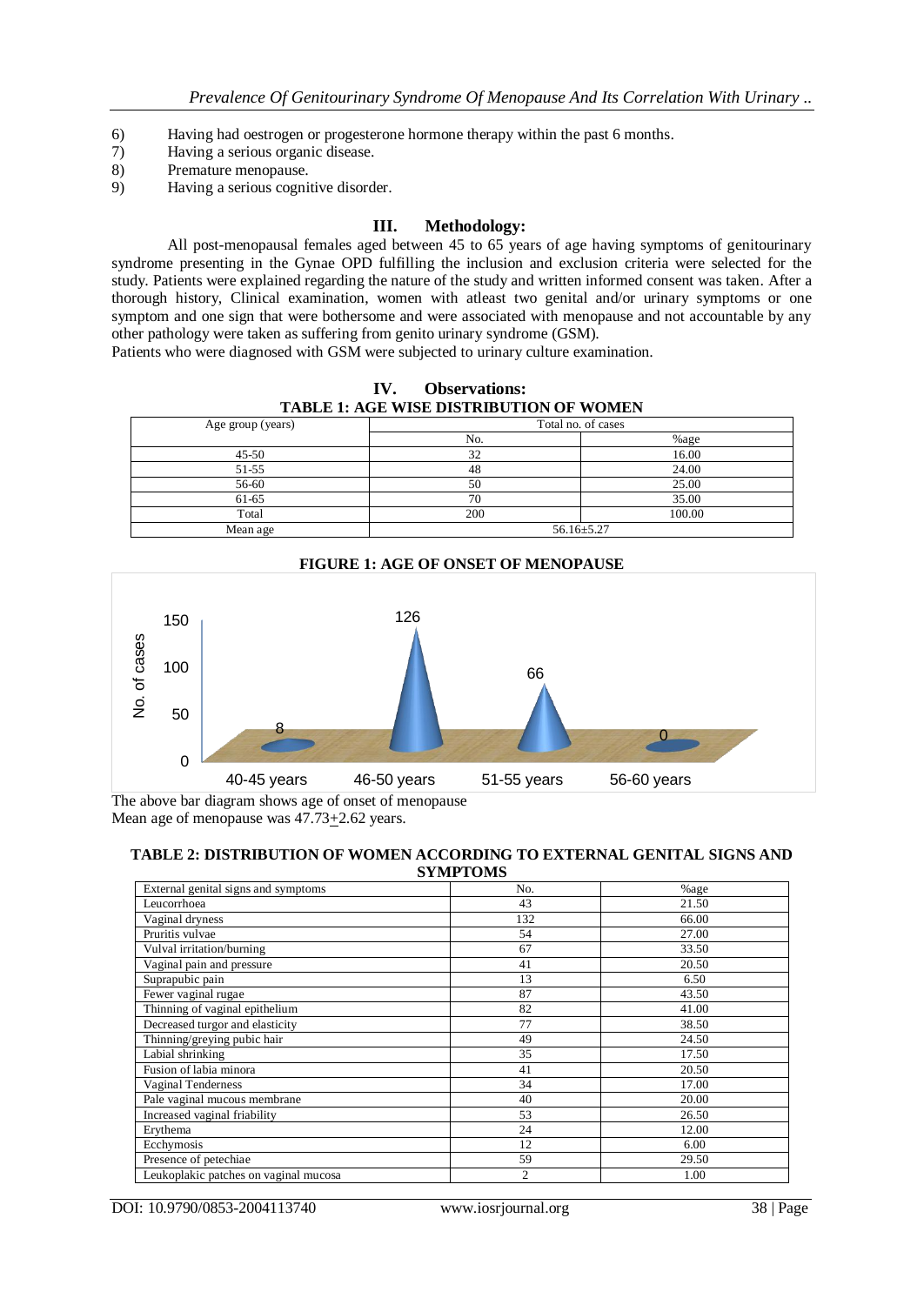The table 2 depicts 3 (21.50%) of women reported leucorrhoea, 132 (66%) presented with complaints of vaginal dryness, and pruritis vulvae was seen in 54  $(27%)$  cases.

Vulval irritation/burning was the presenting symptom in 67(33.50%) women while vaginal pain and pressure in 41 (20.50%). Suprapubic pain was seen in 13 (6.50%). Many women had more than one symptom.

87 (43.50%) of women were having fewer vaginal rugae, 82 (41%) thinning of vaginal epithelium, 77(38.50%) decreased turgor and elasticity and 49 (24.50%) having thinning/greying of pubic hair.

## **TABLE 3: DISTRIBUTION OF WOMEN ACCORDING TO UROLOGICAL SYMPTOMS AND SIGNS**

| Urological signs and symptoms        | No. | %age  |
|--------------------------------------|-----|-------|
| Frequency                            | 44  | 22.00 |
| Urgency                              | 38  | 19.00 |
| Post void dribbling                  | 33  | 16.50 |
| Nocturia                             | 56  | 28.00 |
| Stress / Urge incontinence           | 62  | 31.00 |
| Dysuria                              | 33  | 16.50 |
| Haematuria                           |     | 1.00  |
| Recurrent urinary traction infection | 14  | 7.00  |

The table 3 depicts that among the urological symptoms and signs, 44 (22%) of women were having increased frequency of micturition and 38 (19%) of women had urgency.

# **TABLE 4: DISTRIBUTION OF WOMEN ACCORDING TO SEXUAL SYMPTOMS AND SIGNS**

| Sexual signs and symptoms               | No. | $\%$ age |
|-----------------------------------------|-----|----------|
| Loss of libido                          | 46  | 23.00    |
| Loss of arousal                         | 61  | 30.50    |
| Lack of lubrication                     | 110 | 55.00    |
| Dyspareunia                             | 80  | 40.00    |
| Dysorgasmia                             | 77  | 38.50    |
| Pelvic pain                             | 45  | 22.50    |
| Bleeding or spotting during intercourse |     | 4.00     |

While taking into account sexual symptoms and signs, it was found that 46(23%) of women were having Loss of libido and 61 (30.5%) of women had loss of arousal.

Of all the 200 women evaluated for external genital, urinary and sexual signs and symptoms, the prevalence of GSM was found to be 74% (148/200), showed sign and symptoms of GSM that were referred as bothersome by the patients and were associated with menopause.